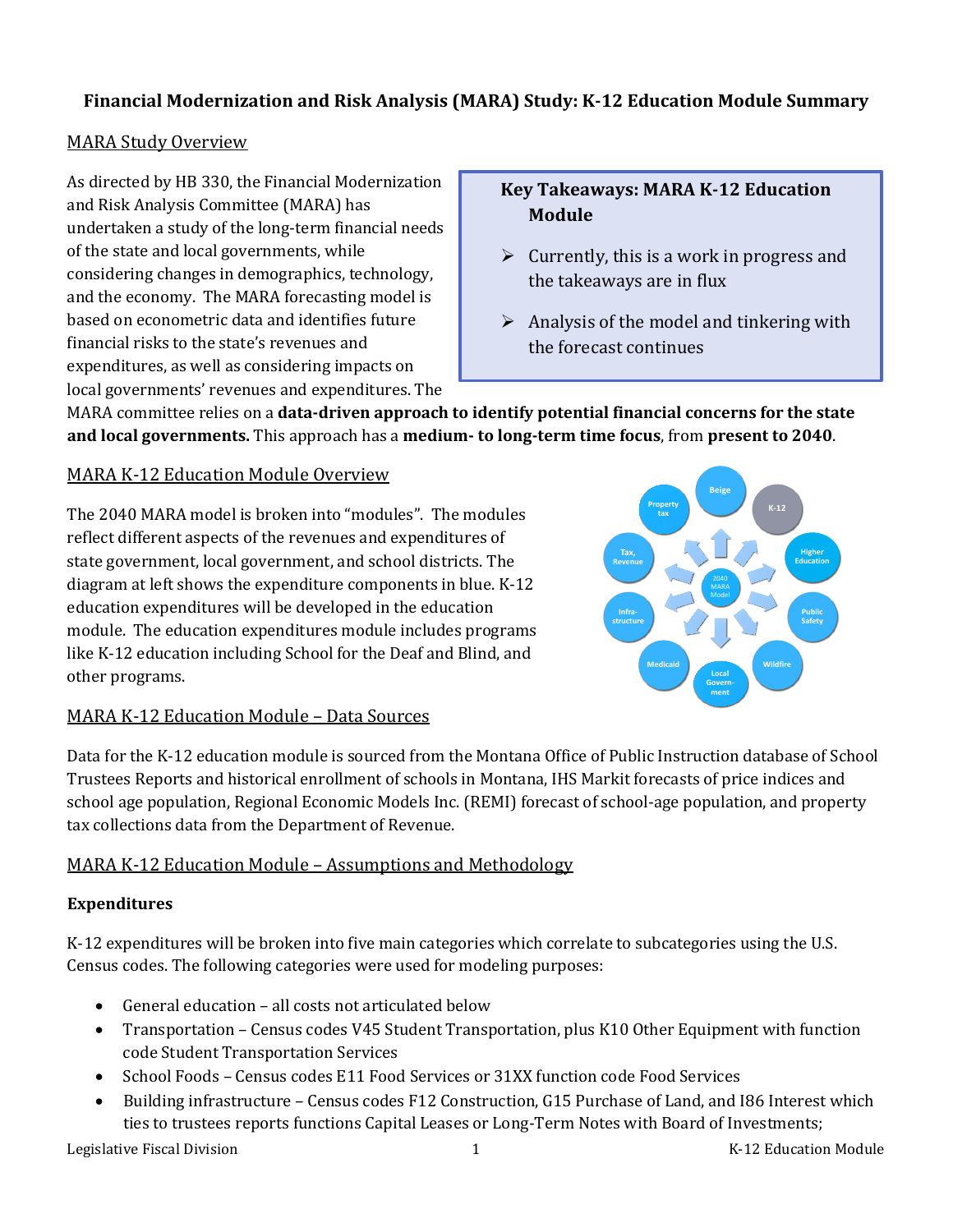Facilities Acquisition and Construction Services, General Obligation Bonds, Special Assessments, and Interest; and Interest on Registered Warrants

• Adult education – not included in Census K12 education expected in local government education

The calculations will be done by school district to capture the individual preferences and resources of districts.

The forecast for school enrollments will proportionally allocate the IHS Markit or REMI forecast by county based on recent years' enrollment (omitting FY 2021 due to pandemic anomalies) relative to county school-age populations.

The price index used is Consumer Price Index for all Urban Users (CPI – U) and the IHS Markit forecast for CPI-U through 2033, then the module uses a five-year compound annual growth rate from 2033 to 2040 to assume the inflation rate after 2033 is trended consistently.

**MARA K-12 Education Module: Except for infrastructure, the forecast by school will represent the historical relationship between school age population and inflation with actual expenditures by district.**

- $\triangleright$  School age population
- $\triangleright$  Inflation
- $\triangleright$  Actual expenditures

School district costs are forecast based on the historic costs from FY 2001 through FY 2019, enrollment by district, and the price index.

Changes in law in the past will be included as part of the overall trends in the forecast. Inherently some policy changes will be included in the forecast. If there are additional known changes in law, they will be included in the forecast. However, there are no law changes currently included in the model. For example, new federal law related to school food allows all students to participate in school breakfasts and lunches.

Transportation costs are segregated to isolate the costs and funding by district.

School infrastructure costs will be calculated two ways: 1) based on the size of the district and the costs for providing space for a specified number of students based on national statistics of size estimates and infrastructure cost estimates, and 2) district-specific costs trended forward like other expenditures. For more information see the infrastructure module.

#### **Funding**

Funding will be allocated with the same share of all costs as the funding in FY 2021 for each fund. This will crosswalk the costs developed by fund with the revenue sources for each fund. It will assume the same proportion of funding by source of revenue. If needed these proportions will be adjusted due to changes in law. While not yet coded, a change in the forecast funding to account for increases in state guaranteed tax base (GTB) will need to account for the \$10 million increase in GTB aid added in the 2021 Session.

Funding will be grouped into the following for summary purposes: state; state oil and gas; district property taxes; other local revenues; county and state revenue for retirement fund; federal; tuition, fees and other; transfers and funds from other districts; and other local.

#### **Revenue**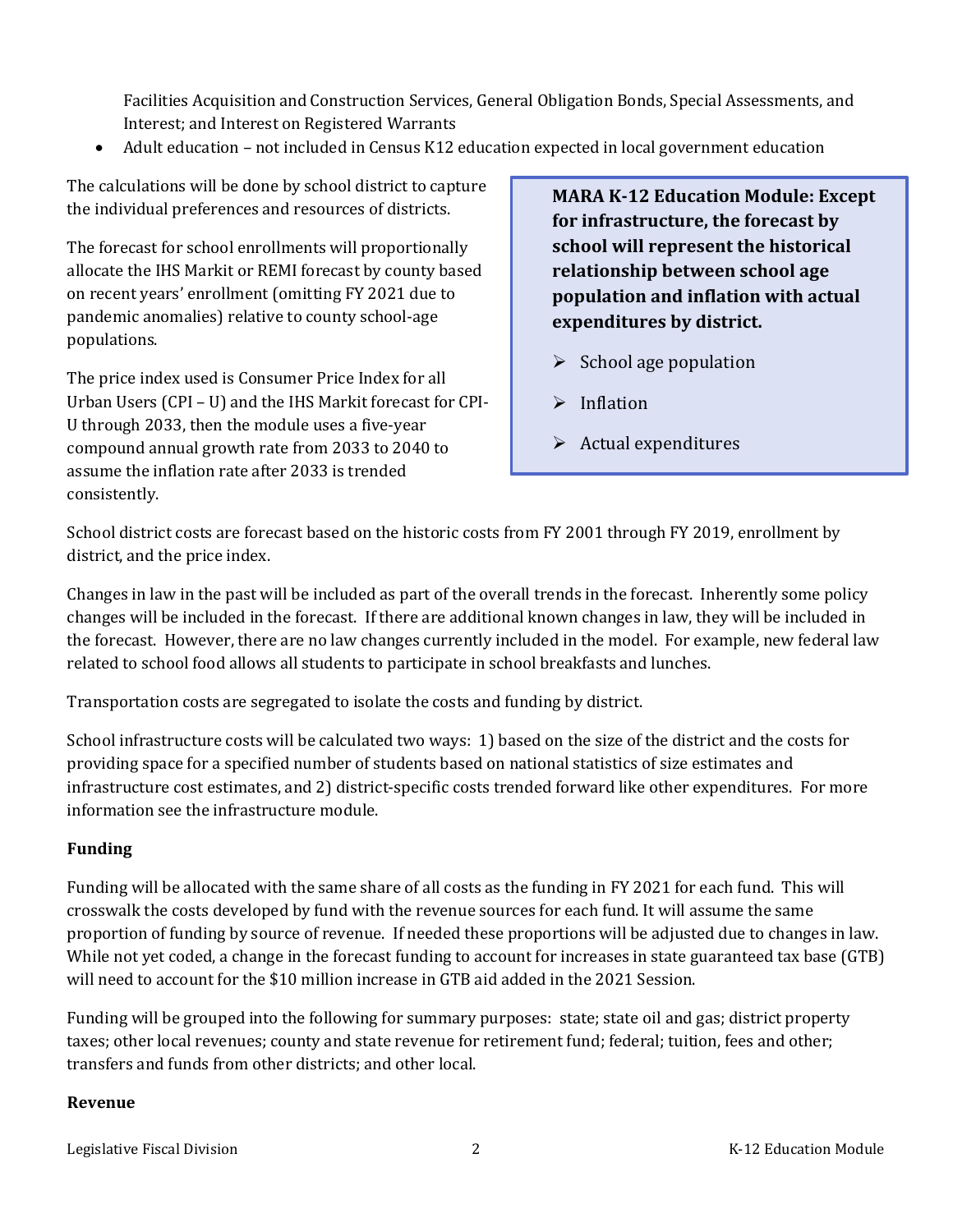Summaries of the revenues needed as determined by the funding analysis will be reported by type of revenue. Revenue availability compared to revenue needs will also be reported and any areas of concern will be reported. This comparison will not be available until the October model update.

## **State Funding**

State funding that is derived from non-oil and gas revenue will roll up to a needed value for state revenue. State revenue will have the guarantee account state special revenue fund as the first source of revenue with general fund filling in the remaining requirement.

Oil and gas revenues to school districts will be recorded as state payments to school districts. Analysis of any shortages in oil and gas revenue needs to be done and replaced by either local levies or state GTB aid, whichever is appropriate for the situation.

## **Federal Funding**

The federal funding calculated to be needed will be reported and evaluated at a state level with all other federal sources of revenue. There is a risk that federal funding could diminish or increase over time and the risk would affect K-12 funding as well as state and local funding of services.

## **Property Taxes**

The amount of property tax needed by school district will be reported in June. The analysis of the anticipated impact on property taxes will not be available until the October model update.

#### Taxable value by class by county

Taxable value will be forecast based on the trend in population, CPI, and other factors by class and by county. This trend will be applied to all taxing jurisdictions in each county.

#### Property taxes paid by school district, city, county, special districts, and state taxing jurisdictions

The calculated funding need for school districts, cities, counties, or special districts in the various modules will be used to determine the taxes paid and mill levy requirements in each taxing jurisdiction. Calculated state mills based on statute will be added to these local mills. Mill levies will be applied to each class of property to determine the collections by class for each type of jurisdiction. Communication tools will allow users to see changes at approximately the taxpayer level. Note that special district levies will usually be applied to all taxpayers in the county as a levy shape file is not available.

#### MARA K-12 Education Module – Stakeholder Awareness and Participation

The Legislative Fiscal Analyst met with members of the Montana School Association for a full day meeting that discussed the 2027 K-12 vision project and new developments that impact the core purpose of Montana schools. The group learned about the K-12 module components and purpose of the 2040 model. Shareholders asked questions and invited our staff to listen to the planned goals for student success, governance, culture, teaching, and community engagement.

Additional meetings with school finance experts and public finance are being held to get input on the model techniques and analysis.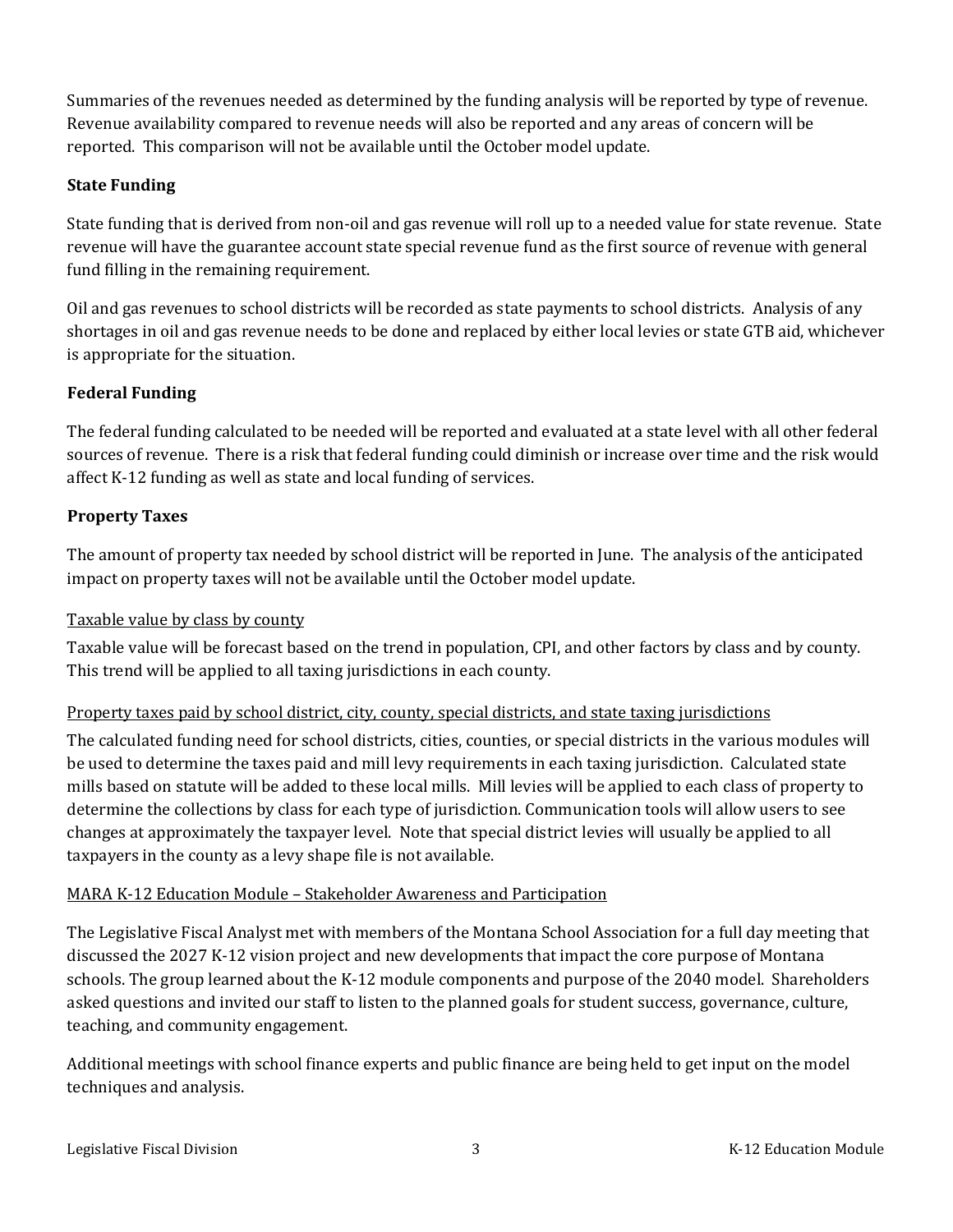#### MARA K-12 Education Module – Findings

School-age population changes – the graphic below illustrates the decline in school-age population from FY 2001 to FY 2012 and the increase in population after that point. After current enrollments, the model uses one of two forecasts (both will be updated prior to completion of this project). IHS Markit shows a slight decline in school-age population followed by a slight increase. REMI forecasts higher Montana populations in general and likewise higher population increases in school-age population.





The adjacent graphic illustrates the same information with the axis set at zero to show the relative differences in growth of past enrollments and the future projection. While the differences are substantial as shown above, they also reflect a relatively stable school-age population in both forecasts.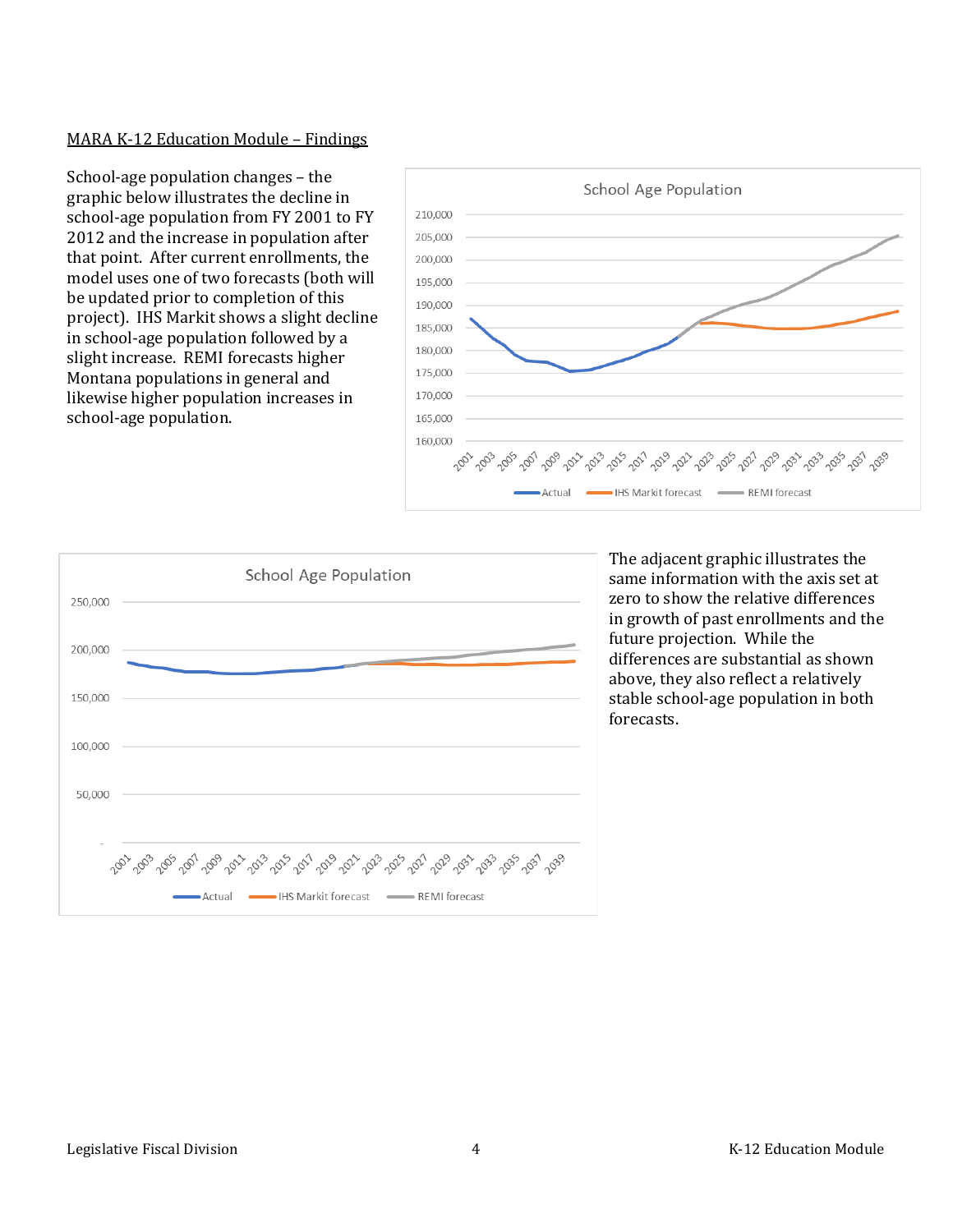#### Forecast results of the four groupings of costs

All values in this section of the report are current with the model as of Monday, June 20th. Continued work will change these values and analysis.

#### *General Education*

General education is the largest grouping of expenditures for schools. The two graphics below illustrate the analysis as it was on Monday, June  $20<sup>th</sup>$ . The graphics illustrate a technical issue within the model.



Although REMI populations are larger than IHS Markit population forecasts, especially for school age children, the forecasted school expenditures are currently smaller under the REMI scenario than the IHS scenario. This is the result of a [collinearity](https://www.statistics.com/glossary/collinearity/) statistical phenomenon. This was discovered on June 20 and will be addressed in the next version of the model. It also illustrates the process of modeling and the importance of analysis, evaluation and vetting within the process.

The graphic to the right describes the process. As the process continues, points in time when the results are shared publicly are noted.

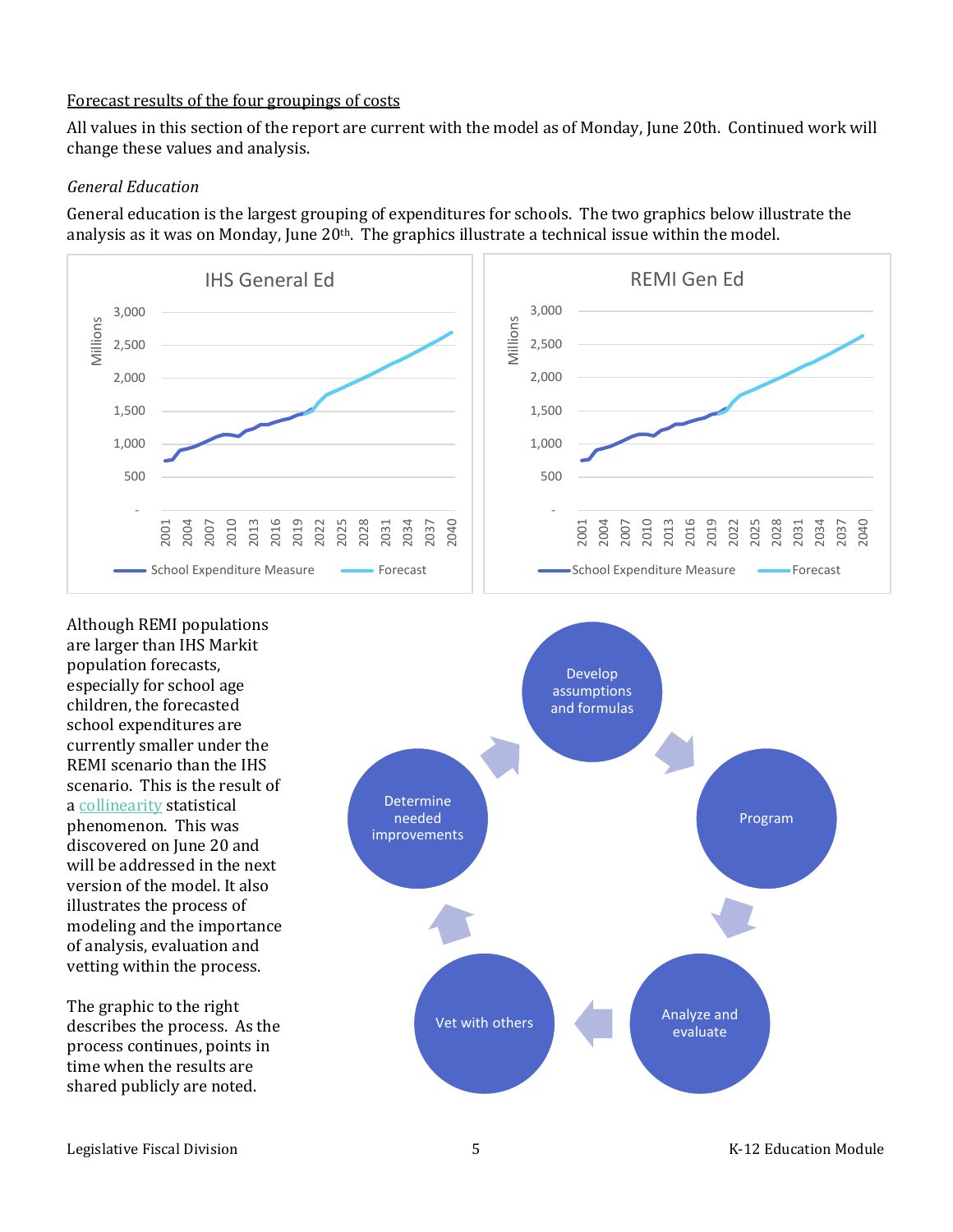#### *Transportation*

Transportation in this round of modeling also illustrates the collinearity statistical phenomenon that will be addressed in the next round of modeling.



## *School Food*

School food in this round of modeling does not illustrate the collinearity statistical phenomenon.



## *Trended Building Capital Outlay*

Building Capital Outlay in this round of modeling does not illustrate the collinearity statistical phenomenon. It does however demonstrate the weakness in this type of modeling for use with building capital outlay. Given recent investments in school buildings, recent data appears to be skewing the costs for buildings higher than may be needed. The infrastructure modeling technique described in the infrastructure module will be an alternative to the trended forecast.

Legislative Fiscal Division **Exercise Construction** 6 **K-12** Education Module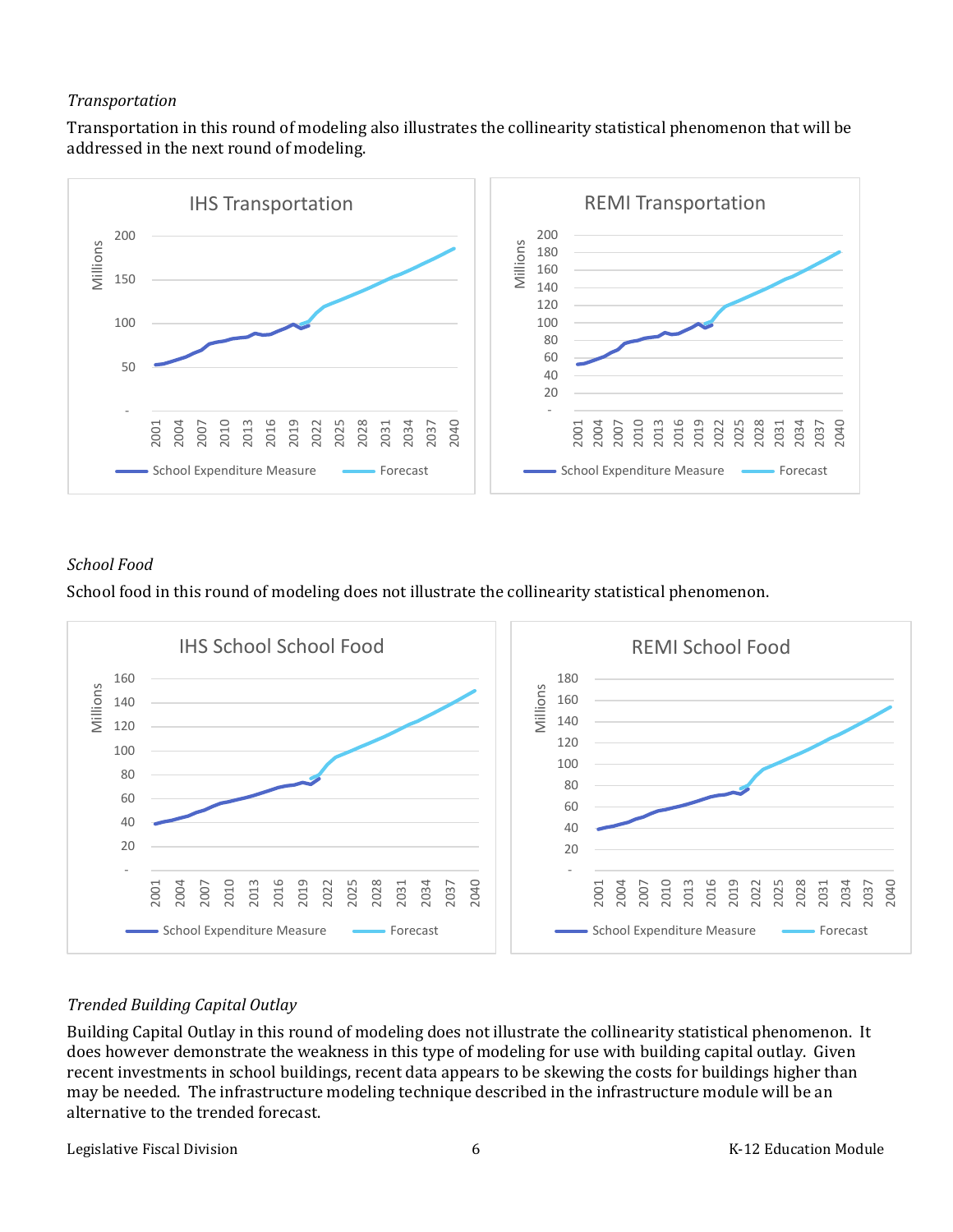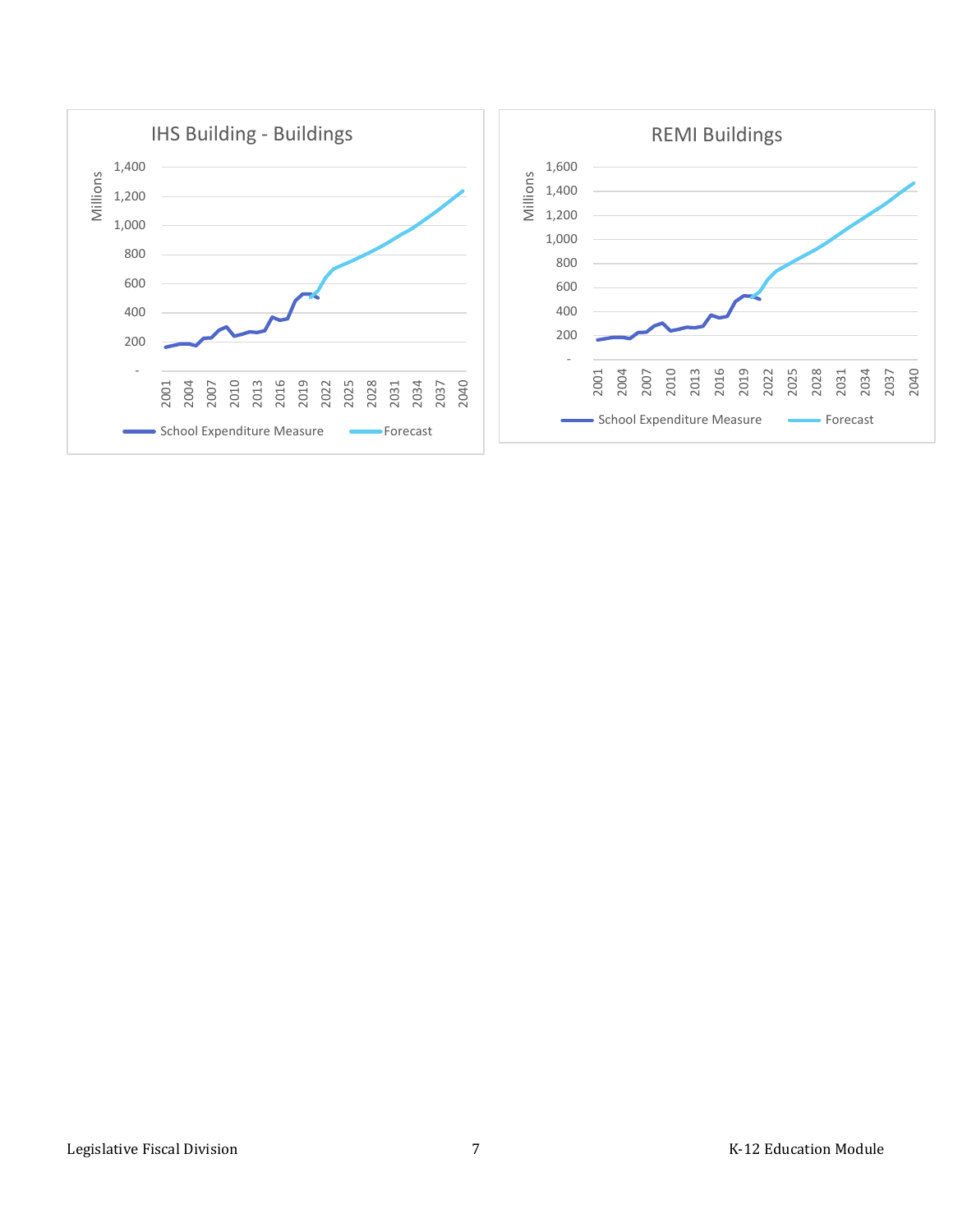## Conversion to Funding

The following graphics illustrate the funding outcomes of the June 20<sup>th</sup> model.

## *All funds*

All funds of districts are combined into this graphic and demonstrate the relative reliance of various funds anticipated in the June 20th model. At this level, no anomalies are noticed.



#### *School district general fund expenditure funding*

The following graphic shows the funding of district general fund expenditures from the model with the calculations and assumptions shown on pages 2 and 3. An anomaly found in this graphic is the federal funding appearing in the general fund and how the model is capturing and continuing federal funds in the general fund. School district general fund budgets do not typically receive federal funds. Due to current unusual circumstances, these funds are getting modeled into future budgets. The next version of the model will correct this anomaly.